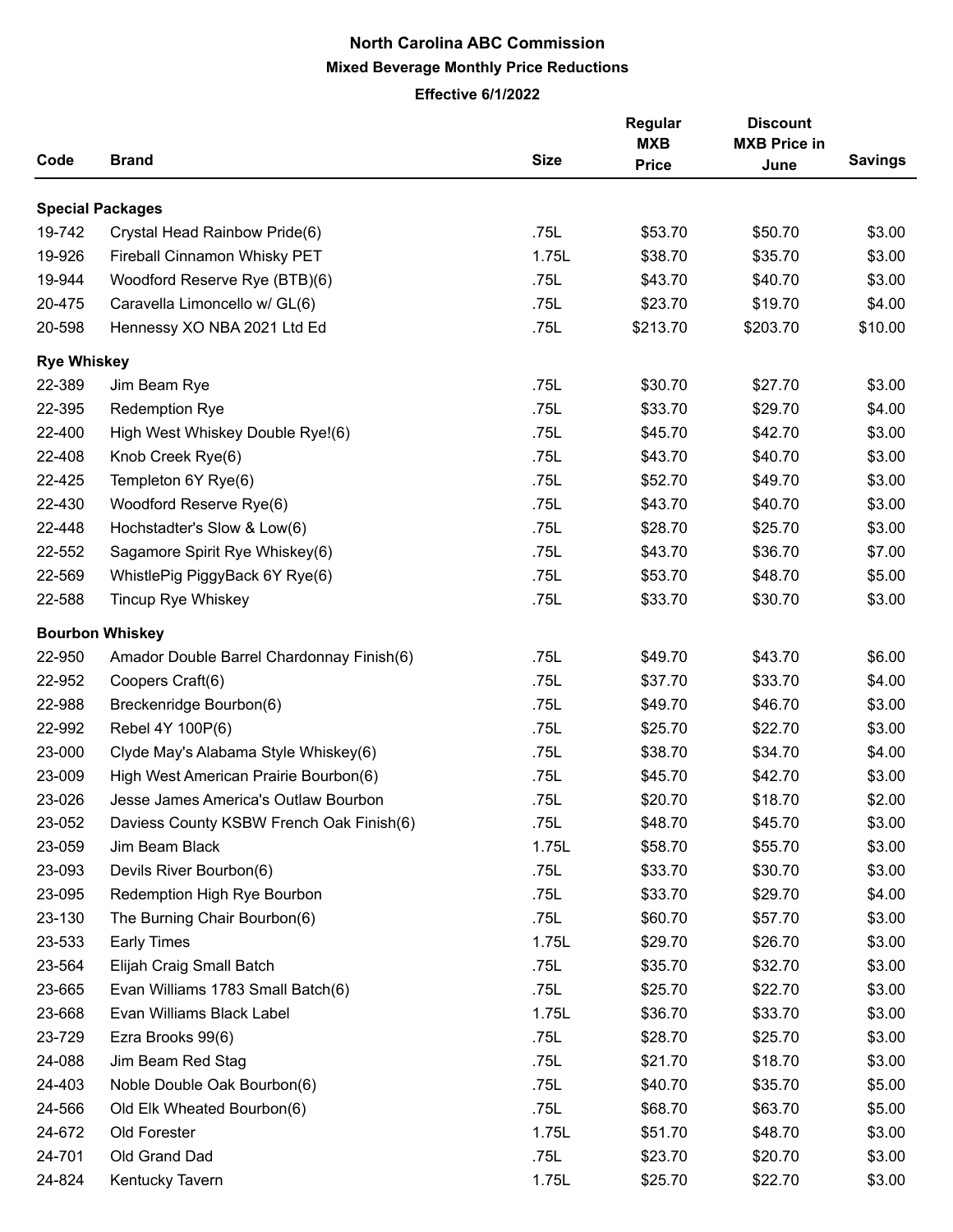| Code                | <b>Brand</b>                             | <b>Size</b> | Regular<br><b>MXB</b><br><b>Price</b> | <b>Discount</b><br><b>MXB Price in</b><br>June | <b>Savings</b> |
|---------------------|------------------------------------------|-------------|---------------------------------------|------------------------------------------------|----------------|
| 25-462              | Virgin Bourbon                           | .75L        | \$22.70                               | \$19.70                                        | \$3.00         |
| 25-580              | Wild Turkey Rare Breed(6)                | .75L        | \$56.70                               | \$51.70                                        | \$5.00         |
| 25-583              | Wild Turkey 101                          | .75L        | \$30.70                               | \$27.70                                        | \$3.00         |
| 25-584              | Wild Turkey 101 (PET)                    | .75L        | \$30.70                               | \$27.70                                        | \$3.00         |
| 25-597              | Wild Turkey 81                           | 1.75L       | \$53.70                               | \$48.70                                        | \$5.00         |
|                     | <b>Bourbon Specialties</b>               |             |                                       |                                                |                |
| 27-050              | Bird Dog Apple Flavored Whiskey(6)       | .75L        | \$25.70                               | \$22.70                                        | \$3.00         |
| 27-053              | Bird Dog Strawberry Flavored Whiskey(6)  | .75L        | \$25.70                               | \$22.70                                        | \$3.00         |
| 27-067              | Four Roses Yellow Label                  | 1.75L       | \$52.10                               | \$49.10                                        | \$3.00         |
| 27-126              | <b>Woodford Reserve</b>                  | 1.75L       | \$84.70                               | \$80.70                                        | \$4.00         |
| 27-131              | Jefferson's Small Batch Bourbon(6)       | .75L        | \$40.70                               | \$37.70                                        | \$3.00         |
| 27-175              | Bernheim Original Wheat(6)               | .75L        | \$33.70                               | \$29.70                                        | \$4.00         |
| 27-187              | Bib & Tucker(6)                          | .75L        | \$63.70                               | \$58.70                                        | \$5.00         |
|                     | <b>American Whiskey Blended</b>          |             |                                       |                                                |                |
| 29-501              | Stranahan's Colorado Whiskey(6)          | .75L        | \$65.70                               | \$55.70                                        | \$10.00        |
| 30-430              | Redneck Riviera Whiskey(6)               | .75L        | \$25.70                               | \$23.70                                        | \$2.00         |
|                     | <b>American Whiskey Specialties</b>      |             |                                       |                                                |                |
| 31-246              | Evan Williams Apple                      | 1.75L       | \$34.70                               | \$31.70                                        | \$3.00         |
| 31-249              | Evan Williams Peach                      | .75L        | \$18.70                               | \$15.70                                        | \$3.00         |
| 31-251              | <b>Evan Williams Fire</b>                | .75L        | \$18.70                               | \$15.70                                        | \$3.00         |
| 31-263              | Jim Beam Peach                           | .75L        | \$21.70                               | \$18.70                                        | \$3.00         |
| 31-266              | Jim Beam Vanilla                         | .75L        | \$21.70                               | \$18.70                                        | \$3.00         |
| 31-269              | Jim Beam Apple                           | .75L        | \$21.70                               | \$18.70                                        | \$3.00         |
| 31-275              | Jim Beam Honey                           | .75L        | \$21.70                               | \$18.70                                        | \$3.00         |
| 31-280              | Jim Beam Orange                          | .75L        | \$21.70                               | \$18.70                                        | \$3.00         |
| 31-317              | Old Camp Pecan Peach Whiskey             | .75L        | \$24.70                               | \$21.70                                        | \$3.00         |
| 31-394              | <b>Redemption Bourbon</b>                | .75L        | \$33.70                               | \$29.70                                        | \$4.00         |
| 31-412              | <b>Tincup Whiskey</b>                    | 1.75L       | \$68.70                               | \$64.70                                        | \$4.00         |
|                     | <b>Tennessee Whiskey</b>                 |             |                                       |                                                |                |
| 32-452              | George Dickel Old No. 8                  | 1.75L       | \$43.70                               | \$40.70                                        | \$3.00         |
| 32-471              | Gentleman Jack                           | 1.75L       | \$76.70                               | \$72.70                                        | \$4.00         |
| 32-485              | Jack Daniel's Tennessee Rye              | .75L        | \$33.70                               | \$30.70                                        | \$3.00         |
| 32-522              | Jack Daniel's Single Barrel(6)           | .75L        | \$61.70                               | \$56.70                                        | \$5.00         |
|                     | <b>Tennessee Whiskey Specialties</b>     |             |                                       |                                                |                |
| 32-605              | Jack Daniel's TN Fire                    | .75L        | \$32.70                               | \$29.70                                        | \$3.00         |
| 32-659              | Ole Smoky Salty Watermelon TN Whiskey(6) | .75L        | \$24.70                               | \$21.70                                        | \$3.00         |
| <b>Corn Whiskey</b> |                                          |             |                                       |                                                |                |
| 33-337              | Georgia Moon Peach                       | .75L        | \$18.70                               | \$16.70                                        | \$2.00         |
|                     | Scotch Whisky -- Foreign BTL             |             |                                       |                                                |                |
| 33-884              | Chivas Regal 18Y(6)                      | .75L        | \$90.70                               | \$83.70                                        | \$7.00         |
| 33-895              | Chivas Regal 13Y Sherry Cask(6)          | .75L        | \$48.70                               | \$43.70                                        | \$5.00         |
| 33-918              | <b>Cutty Sark</b>                        | 1.75L       | \$41.70                               | \$38.70                                        | \$3.00         |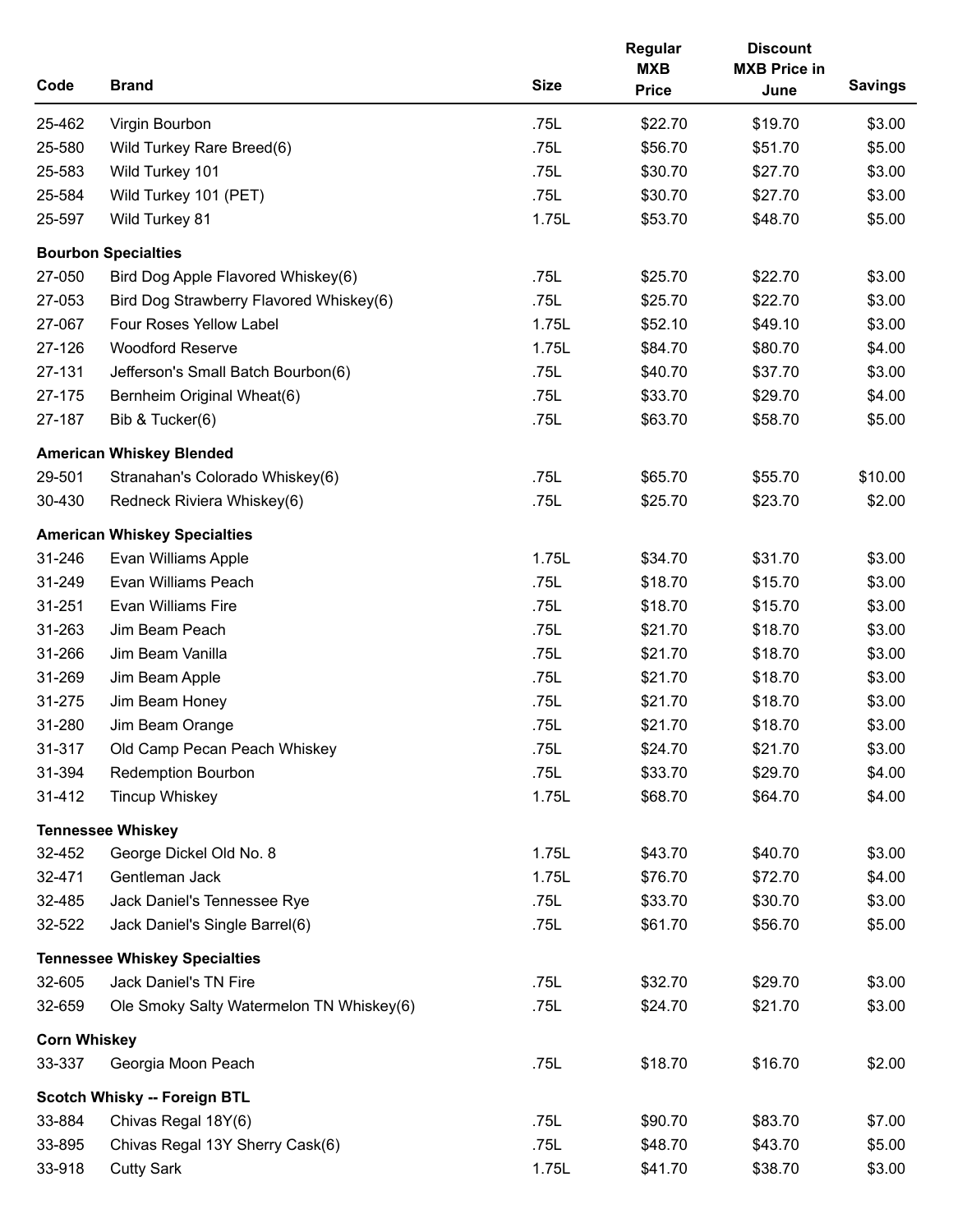| Code                 | <b>Brand</b>                            | <b>Size</b> | Regular<br><b>MXB</b><br><b>Price</b> | <b>Discount</b><br><b>MXB Price in</b><br>June | <b>Savings</b> |
|----------------------|-----------------------------------------|-------------|---------------------------------------|------------------------------------------------|----------------|
| 33-964               | Naked Malt Scotch Whiskey(6)            | .75L        | \$38.70                               | \$35.70                                        | \$3.00         |
| 33-965               | The Famous Grouse                       | 1.75L       | \$53.70                               | \$50.70                                        | \$3.00         |
| 33-967               | The Famous Grouse                       | .75L        | \$27.70                               | \$25.70                                        | \$2.00         |
|                      | Scotch Whisky -- Single Malt            |             |                                       |                                                |                |
| 34-357               | Dalwhinnie Classic 15Y S.M.             | .75L        | \$83.70                               | \$80.70                                        | \$3.00         |
| 34-373               | Aberlour 12Y S.M.(6)                    | .75L        | \$63.70                               | \$53.70                                        | \$10.00        |
| 34-380               | The Glenlivet French Oak Ed 15Y S.M.(6) | .75L        | \$83.70                               | \$75.70                                        | \$8.00         |
| 34-387               | The Dalmore 12Y S.M.(6)                 | .75L        | \$73.70                               | \$68.70                                        | \$5.00         |
| 34-399               | Glenfiddich 12Y S.M.                    | .75L        | \$58.70                               | \$53.70                                        | \$5.00         |
| 34-402               | Glenmorangie Extremely Rare 18Y(6)      | .75L        | \$123.70                              | \$113.70                                       | \$10.00        |
| 34-405               | Glenmorangie Original 10Y(6)            | .75L        | \$46.70                               | \$43.70                                        | \$3.00         |
| 34-414               | Laphroaig 10Y(6)                        | .75L        | \$71.70                               | \$66.70                                        | \$5.00         |
| 34-440               | The Macallan Double Cask 12Y            | .75L        | \$78.70                               | \$73.70                                        | \$5.00         |
| 34-448               | Isle Of Jura 10Y(6)                     | .75L        | \$53.70                               | \$43.70                                        | \$10.00        |
| 34-558               | Old Pulteney 12Y(6)                     | .75L        | \$49.70                               | \$46.70                                        | \$3.00         |
| 34-580               | Balvenie Doublewood 12Y                 | .75L        | \$78.70                               | \$73.70                                        | \$5.00         |
| 34-621               | Highland Park 12Y(6)                    | .75L        | \$63.70                               | \$58.70                                        | \$5.00         |
| 34-642               | Glenfiddich 14Y(6)                      | .75L        | \$66.70                               | \$58.70                                        | \$8.00         |
| 34-644               | Glenfiddich 15Y S.M.(6)                 | .75L        | \$83.70                               | \$78.70                                        | \$5.00         |
| 34-750               | The Singleton 12Y(6)                    | .75L        | \$43.70                               | \$40.70                                        | \$3.00         |
|                      | <b>Canadian Whisky -- Foreign BTL</b>   |             |                                       |                                                |                |
| 37-799               | Forty Creek - Barrel Select             | .75L        | \$25.70                               | \$22.70                                        | \$3.00         |
| 37-803               | Wiser's Deluxe                          | 1.75L       | \$41.70                               | \$38.70                                        | \$3.00         |
|                      | Canadian Whisky -- U.S. BTL             |             |                                       |                                                |                |
| 38-006               | Pendleton                               | .75L        | \$30.70                               | \$27.70                                        | \$3.00         |
| 38-008               | Pendleton 1910 Rye Whisky(6)            | .75L        | \$43.70                               | \$40.70                                        | \$3.00         |
| 38-298               | <b>Black Velvet</b>                     | 1.75L       | \$28.25                               | \$24.70                                        | \$3.55         |
| 38-306               | <b>Black Velvet Toasted Caramel</b>     | .75L        | \$14.70                               | \$11.70                                        | \$3.00         |
| 38-454               | <b>Canadian Mist</b>                    | 1.75L       | \$28.70                               | \$25.70                                        | \$3.00         |
| 38-548               | Rich & Rare Reserve Canadian            | .75L        | \$16.70                               | \$14.70                                        | \$2.00         |
| 38-550               | Rich & Rare Canadian                    | 1.75L       | \$26.70                               | \$23.70                                        | \$3.00         |
| <b>Irish Whiskey</b> |                                         |             |                                       |                                                |                |
| 40-044               | 2 Gingers Irish Whiskey                 | .75L        | \$23.70                               | \$20.70                                        | \$3.00         |
| 40-071               | The Quiet Man Traditional Irish(6)      | .75L        | \$33.70                               | \$30.70                                        | \$3.00         |
| 40-074               | The Irishman Founders Reserve(6)        | .75L        | \$33.70                               | \$30.70                                        | \$3.00         |
| 40-081               | The Whistler Double Oaked(6)            | .75L        | \$33.70                               | \$30.70                                        | \$3.00         |
| 40-089               | The Sexton(6)                           | .75L        | \$37.70                               | \$34.70                                        | \$3.00         |
| 40-092               | Slane(6)                                | .75L        | \$36.70                               | \$32.70                                        | \$4.00         |
| 40-101               | West Cork "Original"(6)                 | .75L        | \$31.70                               | \$28.70                                        | \$3.00         |
| 40-102               | Writer's Tears Copper Pot(6)            | .75L        | \$43.70                               | \$38.70                                        | \$5.00         |
| 40-169               | Bushmills Malt 10Y(6)                   | .75L        | \$44.70                               | \$41.70                                        | \$3.00         |
| 40-174               | <b>Bushmills</b>                        | .75L        | \$29.70                               | \$26.70                                        | \$3.00         |
| 40-190               | Paddy's                                 | .75L        | \$23.70                               | \$20.70                                        | \$3.00         |
| 40-197               | Proper No. Twelve                       | 1.75L       | \$64.70                               | \$61.70                                        | \$3.00         |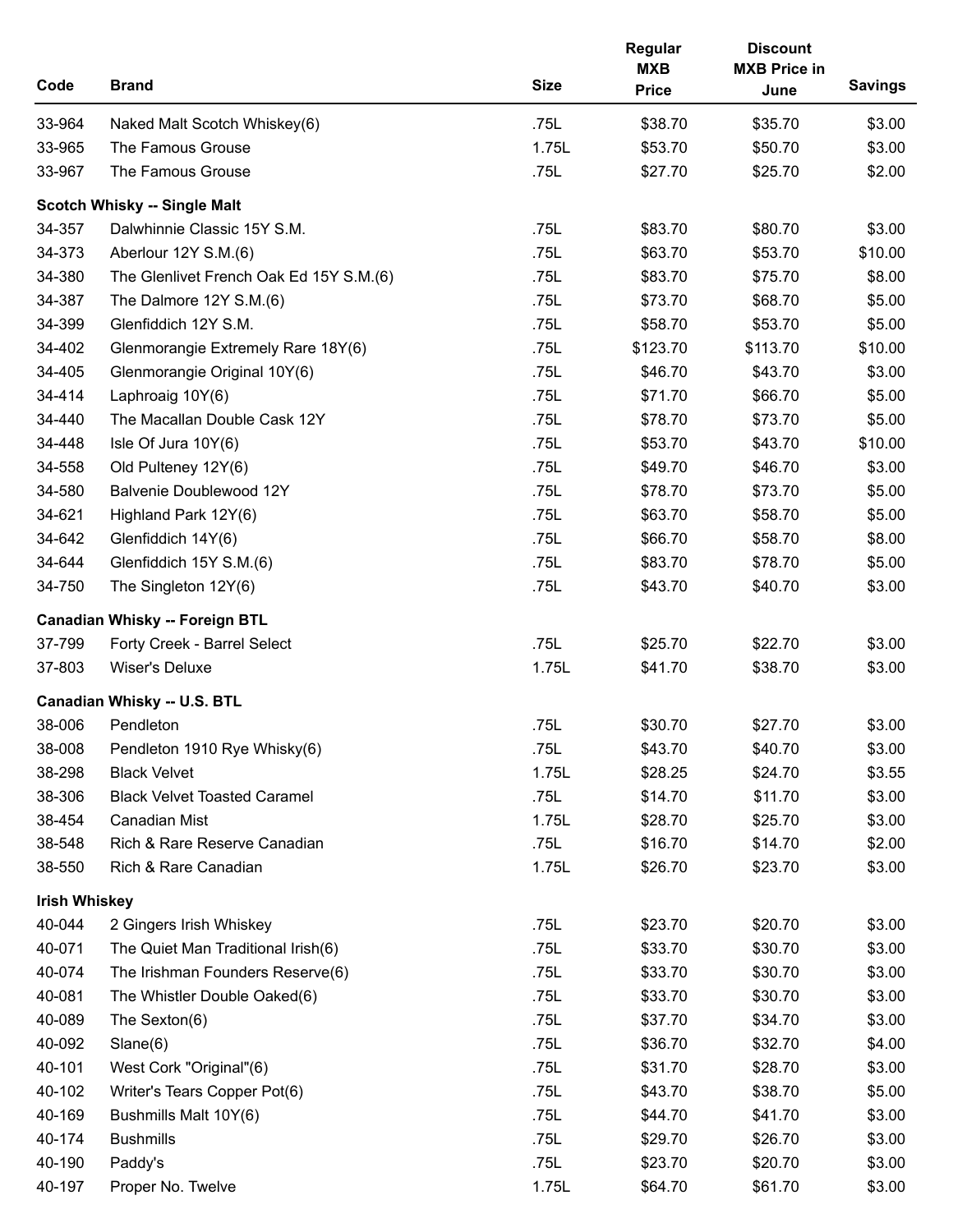| Code            | <b>Brand</b>                          | <b>Size</b> | Regular<br><b>MXB</b><br><b>Price</b> | <b>Discount</b><br><b>MXB Price in</b><br>June | <b>Savings</b> |
|-----------------|---------------------------------------|-------------|---------------------------------------|------------------------------------------------|----------------|
| 40-201          | <b>Bushmills Red Bush</b>             | .75L        | \$29.70                               | \$26.70                                        | \$3.00         |
| 40-203          | <b>Bushmills Black Bush</b>           | .75L        | \$36.70                               | \$33.70                                        | \$3.00         |
|                 | <b>Other Imported Whisky</b>          |             |                                       |                                                |                |
| 40-250          | Suntory Whisky Toki(6)                | .75L        | \$43.70                               | \$38.70                                        | \$5.00         |
| Gin -- Domestic |                                       |             |                                       |                                                |                |
| 40-284          | New Amsterdam Stratusphere London Dry | .75L        | \$20.70                               | \$17.70                                        | \$3.00         |
| 40-446          | Aviation American Gin(6)              | .75L        | \$33.70                               | \$28.70                                        | \$5.00         |
| 40-487          | Prairie Organic Gin(6)                | .75L        | \$25.70                               | \$22.70                                        | \$3.00         |
| 40-552          | Booth's London Dry                    | 1.75L       | \$28.70                               | \$25.70                                        | \$3.00         |
| 41-878          | Uncle Val's Botanical Gin(6)          | .75L        | \$38.95                               | \$33.95                                        | \$5.00         |
| Gin -- Imported |                                       |             |                                       |                                                |                |
| 42-613          | Fords Gin(6)                          | .75L        | \$33.70                               | \$28.70                                        | \$5.00         |
| 42-630          | The Botanist                          | 1.75L       | \$83.70                               | \$78.70                                        | \$5.00         |
| 42-656          | Drumshanbo Gunpowder Gin(6)           | .75L        | \$43.70                               | \$38.70                                        | \$5.00         |
| 42-670          | Malfy Gin Con Limone(6)               | .75L        | \$32.70                               | \$29.70                                        | \$3.00         |
| 42-685          | McQueen and The Violet Fog(6)         | .75L        | \$40.70                               | \$37.70                                        | \$3.00         |
| 42-691          | Roku Gin(6)                           | .75L        | \$35.70                               | \$32.70                                        | \$3.00         |
| 42-918          | Beefeater                             | .75L        | \$23.70                               | \$20.70                                        | \$3.00         |
| 42-920          | Beefeater Pink(6)                     | .75L        | \$23.70                               | \$20.70                                        | \$3.00         |
| 42-936          | <b>Boodles British Gin</b>            | .75L        | \$25.70                               | \$22.70                                        | \$3.00         |
| 42-948          | Bombay                                | 1.75L       | \$48.70                               | \$45.70                                        | \$3.00         |
| 42-965          | Pinnacle Gin                          | .75L        | \$16.70                               | \$14.70                                        | \$2.00         |
| 43-040          | Tanqueray No. Ten                     | .75L        | \$38.70                               | \$35.70                                        | \$3.00         |
|                 | <b>Vodka -- Domestic</b>              |             |                                       |                                                |                |
| 43-293          | Prairie Organic Vodka(6)              | .75L        | \$25.70                               | \$22.70                                        | \$3.00         |
| 43-417          | <b>Burnett's Cherry</b>               | 1.75L       | \$24.70                               | \$22.20                                        | \$2.50         |
| 43-426          | <b>Burnett's Vanilla</b>              | 1.75L       | \$24.70                               | \$22.20                                        | \$2.50         |
| 43-439          | <b>Burnett's Cranberry</b>            | 1.75L       | \$24.70                               | \$22.20                                        | \$2.50         |
| 43-452          | Burnett's 100                         | .75L        | \$14.70                               | \$12.70                                        | \$2.00         |
| 43-475          | NC Coladka Cola Flavored Vodka        | .75L        | \$18.70                               | \$16.70                                        | \$2.00         |
| 43-574          | <b>FireFly Sweet Tea</b>              | .75L        | \$21.70                               | \$17.70                                        | \$4.00         |
| 43-606          | <b>Burnett's Raspberry</b>            | 1.75L       | \$24.70                               | \$22.20                                        | \$2.50         |
| 43-616          | <b>Burnett's Whipped Cream</b>        | 1.75L       | \$24.70                               | \$22.20                                        | \$2.50         |
| 43-658          | Dixie Southern Vodka(6)               | .75L        | \$23.70                               | \$20.70                                        | \$3.00         |
| 43-790          | New Amsterdam 100P Vodka              | 1.75L       | \$34.70                               | \$32.20                                        | \$2.50         |
| 43-803          | New Amsterdam Coconut Flavored        | .75L        | \$16.70                               | \$14.70                                        | \$2.00         |
| 43-817          | New Amsterdam Apple Flavored          | .75L        | \$16.70                               | \$14.70                                        | \$2.00         |
| 43-858          | Pickers                               | .75L        | \$18.70                               | \$15.70                                        | \$3.00         |
| 43-895          | Ocean Vodka(6)                        | .75L        | \$33.70                               | \$28.70                                        | \$5.00         |
| 43-936          | UV Blue Raspberry                     | 1.75L       | \$27.70                               | \$24.70                                        | \$3.00         |
| 43-939          | UV Vodka                              | 1.75L       | \$27.70                               | \$24.70                                        | \$3.00         |
| 44-090          | Skyy Infusions Blood Orange           | .75L        | \$18.70                               | \$16.70                                        | \$2.00         |
| 44-091          | Skyy Infusions Georgia Peach          | .75L        | \$18.70                               | \$16.70                                        | \$2.00         |
| 44-092          | <b>Skyy Infusions Pineapple</b>       | .75L        | \$18.70                               | \$16.70                                        | \$2.00         |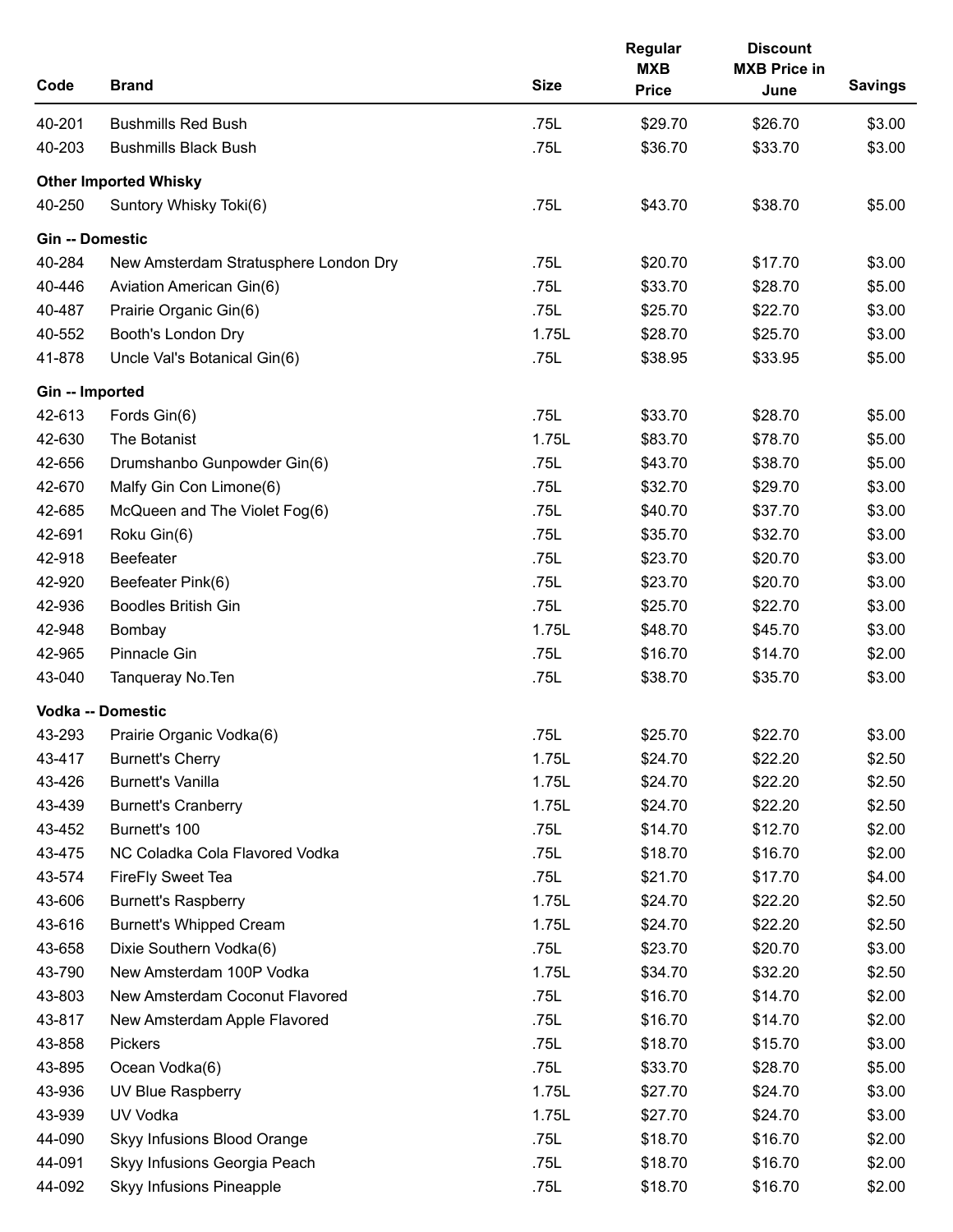| Code   | <b>Brand</b>                              | <b>Size</b> | Regular<br><b>MXB</b><br><b>Price</b> | <b>Discount</b><br><b>MXB Price in</b><br>June | <b>Savings</b> |
|--------|-------------------------------------------|-------------|---------------------------------------|------------------------------------------------|----------------|
| 44-094 | Skyy Infusions Wild Strawberry            | .75L        | \$18.70                               | \$16.70                                        | \$2.00         |
| 44-101 | <b>Skyy Infusions Citrus</b>              | .75L        | \$18.70                               | \$16.70                                        | \$2.00         |
| 44-143 | <b>Smirnoff Orange</b>                    | .75L        | \$16.70                               | \$14.70                                        | \$2.00         |
| 44-146 | <b>Smirnoff Citrus</b>                    | .75L        | \$16.70                               | \$14.70                                        | \$2.00         |
| 44-311 | Deep Eddy Vodka                           | .75L        | \$22.70                               | \$19.70                                        | \$3.00         |
| 44-318 | Deep Eddy Peach                           | .75L        | \$22.70                               | \$19.70                                        | \$3.00         |
| 44-319 | Deep Eddy Lemon                           | 1.75L       | \$42.70                               | \$38.70                                        | \$4.00         |
| 44-321 | Deep Eddy Orange                          | .75L        | \$22.70                               | \$19.70                                        | \$3.00         |
| 44-329 | Deep Eddy Lime Vodka                      | .75L        | \$22.70                               | \$19.70                                        | \$3.00         |
| 44-381 | Smirnoff Zero Sugar Watermelon and Mint   | .75L        | \$16.70                               | \$14.70                                        | \$2.00         |
| 44-383 | <b>Smirnoff Pink Lemonade</b>             | .75L        | \$16.70                               | \$14.70                                        | \$2.00         |
| 46-495 | <b>Smirnoff Silver</b>                    | 1.75L       | \$32.70                               | \$29.70                                        | \$3.00         |
|        | Vodka -- Imported                         |             |                                       |                                                |                |
| 46-553 | Chopin Potato(6)                          | .75L        | \$32.70                               | \$29.70                                        | \$3.00         |
| 46-561 | Belvedere Smogory Forest Rye(6)           | .75L        | \$36.70                               | \$33.70                                        | \$3.00         |
| 46-578 | Stoli Elit(6)                             | .75L        | \$48.70                               | \$43.70                                        | \$5.00         |
| 46-592 | Stoli Vanil                               | .75L        | \$23.70                               | \$20.70                                        | \$3.00         |
| 46-594 | Stolichnaya 80                            | 1.75L       | \$48.70                               | \$43.70                                        | \$5.00         |
| 46-713 | Ciroc Red Berry                           | .75L        | \$33.70                               | \$30.70                                        | \$3.00         |
| 46-720 | Ciroc                                     | .75L        | \$33.70                               | \$30.70                                        | \$3.00         |
| 46-736 | <b>Russian Standard Original</b>          | 1.75L       | \$42.70                               | \$38.70                                        | \$4.00         |
| 46-755 | <b>Ciroc Summer Watermelon</b>            | .75L        | \$33.70                               | \$30.70                                        | \$3.00         |
| 46-759 | Sobieski Polish                           | .75L        | \$14.70                               | \$12.70                                        | \$2.00         |
| 46-765 | Van Gogh Double Espresso(6)               | .75L        | \$23.70                               | \$20.70                                        | \$3.00         |
| 46-822 | Three Olives Cherry                       | .75L        | \$18.70                               | \$16.70                                        | \$2.00         |
| 46-827 | <b>Three Olives</b>                       | .75L        | \$18.70                               | \$16.70                                        | \$2.00         |
| 46-867 | Svedka Traveler                           | .75L        | \$18.70                               | \$16.70                                        | \$2.00         |
| 46-869 | Svedka                                    | .75L        | \$18.70                               | \$16.70                                        | \$2.00         |
| 46-880 | Svedka Mango Pineapple                    | .75L        | \$18.70                               | \$16.70                                        | \$2.00         |
| 46-903 | Svedka Cherry Limeade                     | .75L        | \$18.70                               | \$16.70                                        | \$2.00         |
| 46-973 | Pinnacle 100                              | .75L        | \$19.70                               | \$16.70                                        | \$3.00         |
| 46-992 | Crystal Head(6)                           | .75L        | \$53.70                               | \$50.70                                        | \$3.00         |
| Rum    |                                           |             |                                       |                                                |                |
| 47-055 | Blue Chair Bay Banana Rum Cream           | .75L        | \$23.70                               | \$21.70                                        | \$2.00         |
| 47-107 | Zaya Rum(6)                               | .75L        | \$33.70                               | \$30.70                                        | \$3.00         |
| 47-195 | Bumbu Rum(6)                              | .75L        | \$40.70                               | \$37.70                                        | \$3.00         |
| 47-196 | Bumbu XO(6)                               | .75L        | \$46.70                               | \$43.70                                        | \$3.00         |
| 47-235 | Bacoo Dominican 8Y(6)                     | .75L        | \$28.70                               | \$25.70                                        | \$3.00         |
| 47-237 | Bacoo Dominican 12Y(6)                    | .75L        | \$32.70                               | \$29.70                                        | \$3.00         |
| 47-258 | Dos Maderas 5+5(6)                        | .75L        | \$43.70                               | \$38.70                                        | \$5.00         |
| 47-562 | Whaler's "Killer" Coconut                 | .75L        | \$14.70                               | \$11.70                                        | \$3.00         |
| 47-652 | Kraken Original Spiced Rum 94P            | .75L        | \$24.70                               | \$21.70                                        | \$3.00         |
| 47-655 | Kraken Dark Spiced Rum 70P                | .75L        | \$23.70                               | \$20.70                                        | \$3.00         |
| 47-665 | Kirk and Sweeney Gran Reserva Superior(6) | .75L        | \$60.95                               | \$55.95                                        | \$5.00         |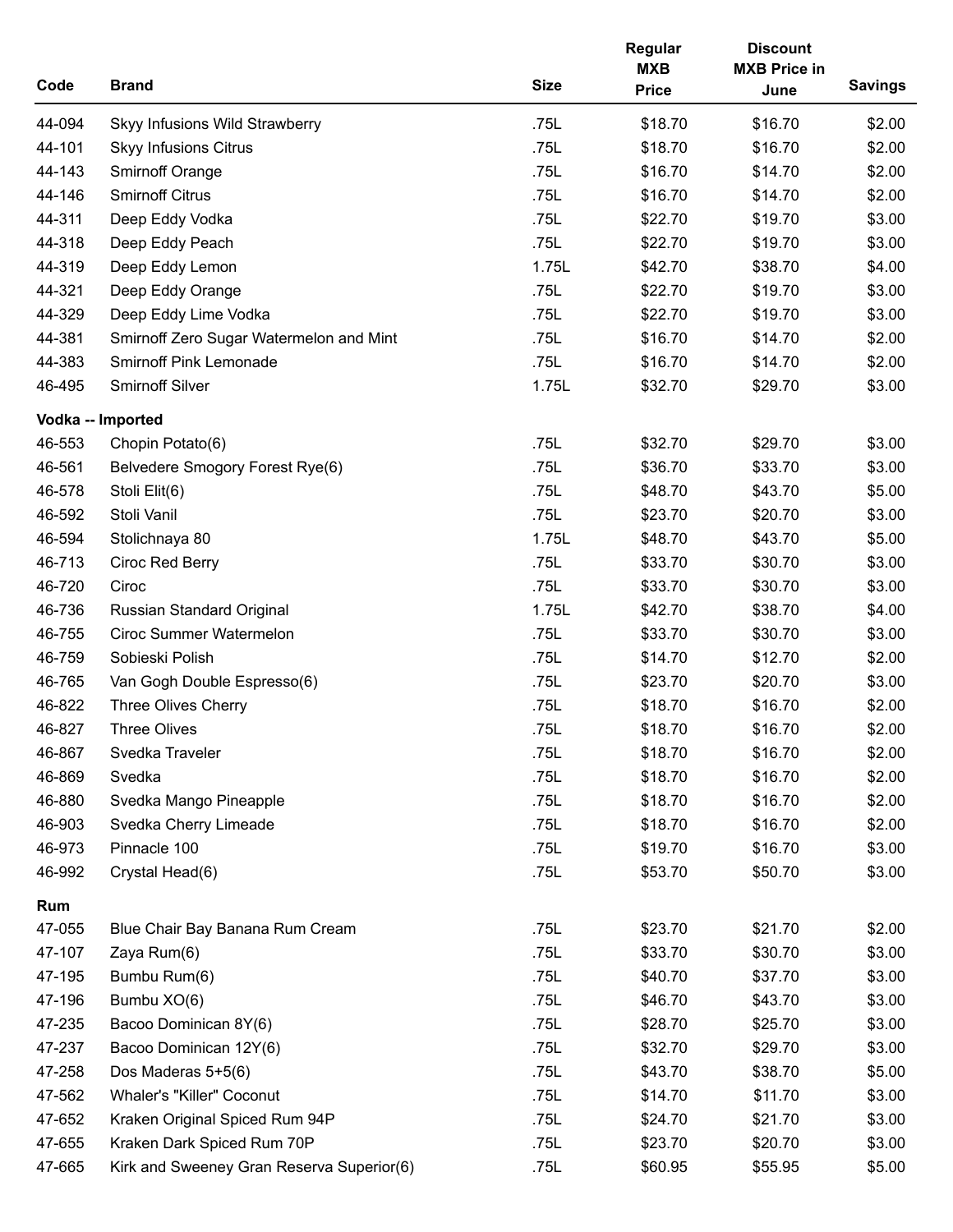| Code                   | <b>Brand</b>                                         | <b>Size</b> | Regular<br><b>MXB</b><br><b>Price</b> | <b>Discount</b><br><b>MXB Price in</b><br>June | <b>Savings</b> |
|------------------------|------------------------------------------------------|-------------|---------------------------------------|------------------------------------------------|----------------|
| 47-666                 | Kirk and Sweeney Gran Reserva(6)                     | .75L        | \$51.95                               | \$46.95                                        | \$5.00         |
| 47-667                 | Kirk and Sweeney Reserva(6)                          | .75L        | \$40.95                               | \$35.95                                        | \$5.00         |
| 48-446                 | <b>Blackheart Toasted Coconut Rum</b>                | .75L        | \$19.70                               | \$16.70                                        | \$3.00         |
| 49-012                 | Flor De Cana Gold                                    | .75L        | \$23.70                               | \$18.70                                        | \$5.00         |
| 49-116                 | Appleton Estate Signature Reserve Blend              | .75L        | \$28.70                               | \$25.70                                        | \$3.00         |
| 49-125                 | <b>Gosling's Black Seal</b>                          | .75L        | \$23.70                               | \$20.70                                        | \$3.00         |
| 49-198                 | Mt. Gay Black Barrel(6)                              | .75L        | \$48.70                               | \$43.70                                        | \$5.00         |
| 49-210                 | Rhum Barbancourt Resv Special 5 Star                 | .75L        | \$33.70                               | \$30.70                                        | \$3.00         |
| 49-220                 | Parrot Bay Passion Fruit                             | .75L        | \$16.70                               | \$13.70                                        | \$3.00         |
| 49-227                 | Admiral Nelson's Spiced 70                           | .75L        | \$14.70                               | \$11.70                                        | \$3.00         |
| 49-228                 | Capt. Morgan Private Stock                           | 1.75L       | \$48.70                               | \$45.70                                        | \$3.00         |
| 49-254                 | <b>Admiral Nelson Pineapple</b>                      | .75L        | \$14.70                               | \$11.70                                        | \$3.00         |
| 49-257                 | Admiral Nelson's Spiced 70 PET                       | .75L        | \$14.70                               | \$11.70                                        | \$3.00         |
| 49-298                 | Parrot Bay Coconut PET                               | .75L        | \$16.70                               | \$13.70                                        | \$3.00         |
| 49-303                 | Parrot Bay Pineapple PET                             | .75L        | \$16.70                               | \$13.70                                        | \$3.00         |
| 49-306                 | Parrot Bay Mango PET                                 | .75L        | \$16.70                               | \$13.70                                        | \$3.00         |
| <b>Grape Brandy</b>    |                                                      |             |                                       |                                                |                |
| 49-500                 | <b>Christian Brothers Frost White</b>                | 1.75L       | \$32.70                               | \$30.20                                        | \$2.50         |
| 49-528                 | Christian Bros. Grand Reserve VSOP                   | .75L        | \$16.70                               | \$14.70                                        | \$2.00         |
| <b>Imported Brandy</b> |                                                      |             |                                       |                                                |                |
| 50-464                 | Ciroc VS                                             | .75L        | \$38.70                               | \$35.70                                        | \$3.00         |
| 50-613                 | <b>Calvados Christian Drouin</b>                     | .75L        | \$43.70                               | \$40.70                                        | \$3.00         |
|                        | <b>Imported Cognac</b>                               |             |                                       |                                                |                |
| 51-217                 | Hennessy VSOP Privilege                              | 1.75L       | \$128.70                              | \$123.70                                       | \$5.00         |
| 51-226                 | Hennessy XO(2)                                       | .75L        | \$213.70                              | \$203.70                                       | \$10.00        |
| 51-433                 | Villon VSOP Cognac(6)                                | .75L        | \$40.70                               | \$37.70                                        | \$3.00         |
| <b>Flavored Brandy</b> |                                                      |             |                                       |                                                |                |
| 54-401                 | <b>Christian Brothers Peach</b>                      | .75L        | \$15.70                               | \$13.70                                        | \$2.00         |
|                        | <b>Cordials / Liqueurs / Specialties -- Domestic</b> |             |                                       |                                                |                |
| 56-796                 | Ole Smoky Moonshine Pickles(6)                       | .75L        | \$28.70                               | \$25.70                                        | \$3.00         |
| 56-799                 | Ole Smoky TN Moonshine Butter Pecan(6)               | .75L        | \$28.70                               | \$25.70                                        | \$3.00         |
| 56-810                 | Ole Smoky TN Moonshine Apple Pie(6)                  | .75L        | \$28.70                               | \$25.70                                        | \$3.00         |
| 56-814                 | Pama Pomegranate(6)                                  | .75L        | \$25.70                               | \$22.70                                        | \$3.00         |
| 56-855                 | Kinky Green(6)                                       | .75L        | \$23.70                               | \$20.70                                        | \$3.00         |
| 56-865                 | Kinky Aloha Liqueur(6)                               | .75L        | \$23.70                               | \$20.70                                        | \$3.00         |
| 57-009                 | St. Elder Elderflower Liqueur                        | .75L        | \$23.70                               | \$20.70                                        | \$3.00         |
| 57-038                 | ChocoLat Deluxe Chocolate Liqueur                    | .75L        | \$20.70                               | \$18.70                                        | \$2.00         |
| 57-282                 | Whisper Creek(6)                                     | .75L        | \$24.70                               | \$21.70                                        | \$3.00         |
| 61-949                 | Wild Turkey American Honey                           | 1.75L       | \$56.70                               | \$51.70                                        | \$5.00         |
| 61-954                 | Wild Turkey American Honey Sting                     | .75L        | \$28.70                               | \$24.70                                        | \$4.00         |
|                        | Cordials / Liqueurs / Specialties -- Imported        |             |                                       |                                                |                |
| 62-267                 | Absente (Absinthe Refined)                           | .75L        | \$49.70                               | \$45.70                                        | \$4.00         |
| 62-288                 | Luxardo Maraschino                                   | .75L        | \$43.70                               | \$38.70                                        | \$5.00         |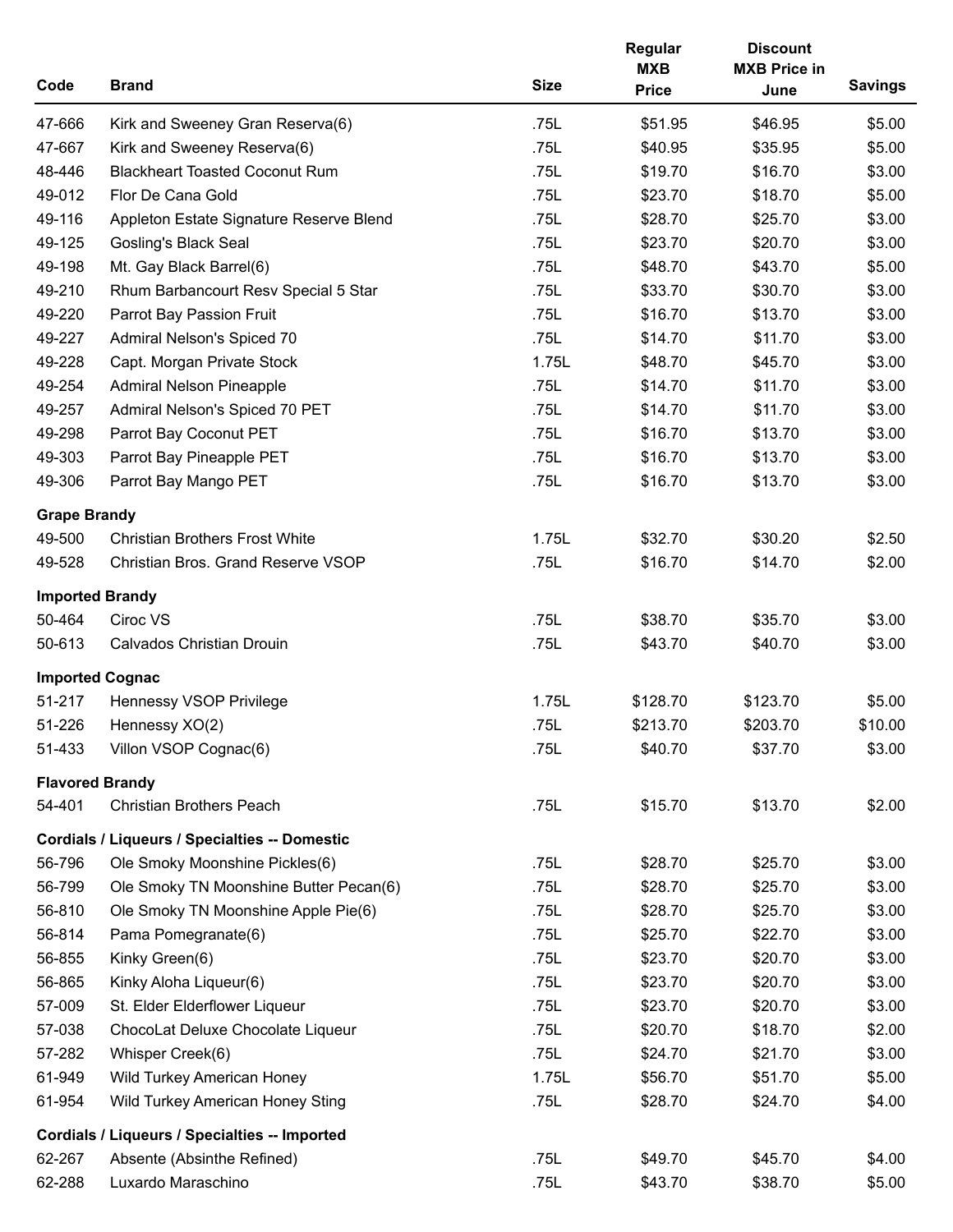| Code                   | <b>Brand</b>                               | <b>Size</b> | Regular<br><b>MXB</b><br><b>Price</b> | <b>Discount</b><br><b>MXB Price in</b><br>June | <b>Savings</b> |
|------------------------|--------------------------------------------|-------------|---------------------------------------|------------------------------------------------|----------------|
| 63-011                 | <b>Benedictine DOM</b>                     | .75L        | \$38.70                               | \$35.70                                        | \$3.00         |
| 63-013                 | <b>B &amp; B DOM</b>                       | .75L        | \$38.70                               | \$35.70                                        | \$3.00         |
| 63-027                 | Bailey's Strawberries & Cream              | .75L        | \$33.70                               | \$30.70                                        | \$3.00         |
| 63-030                 | RumChata                                   | .75L        | \$29.70                               | \$26.70                                        | \$3.00         |
| 63-043                 | <b>Bailey's Deliciously Light</b>          | .75L        | \$33.70                               | \$30.70                                        | \$3.00         |
| 63-050                 | $H$ pnotiq $(3)$                           | 1.75L       | \$54.70                               | \$48.70                                        | \$6.00         |
| 63-131                 | Copa De Oro Coffee                         | 1.75L       | \$28.70                               | \$25.70                                        | \$3.00         |
| 63-162                 | Kapali Coffee                              | 1.75L       | \$28.70                               | \$25.70                                        | \$3.00         |
| 63-240                 | <b>Carolans Finest Irish Cream</b>         | .75L        | \$19.70                               | \$17.70                                        | \$2.00         |
| 63-450                 | Gran Gala Triple Orange Liqueur            | .75L        | \$23.70                               | \$20.70                                        | \$3.00         |
| 63-519                 | Irish Mist Liqueur(6)                      | .75L        | \$33.70                               | \$30.70                                        | \$3.00         |
| 63-573                 | Caravella Limoncello(6)                    | .75L        | \$23.70                               | \$19.70                                        | \$4.00         |
| 63-805                 | Leblon Cachaca(6)                          | .75L        | \$31.20                               | \$27.70                                        | \$3.50         |
| 63-820                 | Tuaca Liquore Originale                    | .75L        | \$28.70                               | \$23.70                                        | \$5.00         |
| 63-879                 | <b>Fireball Cinnamon Whisky</b>            | 1.75L       | \$38.70                               | \$35.70                                        | \$3.00         |
| 63-984                 | Domaine de Canton(6)                       | .75L        | \$36.70                               | \$32.70                                        | \$4.00         |
|                        | <b>Tequila Specialties</b>                 |             |                                       |                                                |                |
| 64-088                 | Sombra Agave de Oaxaca Mezcal(6)           | .75L        | \$42.70                               | \$39.70                                        | \$3.00         |
| 64-287                 | Los Siete Misterios Doba-Yej Mezcal(6)     | .75L        | \$43.70                               | \$40.70                                        | \$3.00         |
| 64-377                 | 21 Seeds Cucumber Jalapeno Tequila(6)      | .75L        | \$43.70                               | \$38.70                                        | \$5.00         |
| 64-378                 | 21 Seeds Grapefruit Hibiscus(6)            | .75L        | \$43.70                               | \$38.70                                        | \$5.00         |
| 64-379                 | 21 Seeds Valencia Orange Tequila(6)        | .75L        | \$43.70                               | \$38.70                                        | \$5.00         |
| Tequila -- White       |                                            |             |                                       |                                                |                |
| 64-760                 | Casamigos Mezcal Joven(6)                  | .75L        | \$66.70                               | \$63.70                                        | \$3.00         |
| 64-787                 | Margaritaville Silver                      | .75L        | \$19.70                               | \$16.70                                        | \$3.00         |
| 64-802                 | Lunazul Blanco El Humoso Smoked Tequila(6) | .75L        | \$31.70                               | \$27.70                                        | \$4.00         |
| 64-828                 | Herradura Ultra(6)                         | .75L        | \$63.70                               | \$60.70                                        | \$3.00         |
| 64-845                 | Corzo Silver(6)                            | .75L        | \$39.70                               | \$33.70                                        | \$6.00         |
| 64-874                 | Dulce Vida Lime                            | .75L        | \$28.70                               | \$25.20                                        | \$3.50         |
| 64-894                 | Exotico Blanco                             | 1.75L       | \$48.70                               | \$44.70                                        | \$4.00         |
| 64-972                 | Mi Campo Reposado                          | .75L        | \$29.70                               | \$26.70                                        | \$3.00         |
| 65-048                 | Lunazul Blanco                             | .75L        | \$25.70                               | \$22.70                                        | \$3.00         |
| 65-118                 | Tres Agaves Blanco(6)                      | .75L        | \$38.70                               | \$35.70                                        | \$3.00         |
| <b>Tequila -- Gold</b> |                                            |             |                                       |                                                |                |
| 65-192                 | Tres Generaciones Anejo(6)                 | .75L        | \$53.70                               | \$48.70                                        | \$5.00         |
| 65-213                 | Jose Cuervo Tradicional Añejo(6)           | .75L        | \$38.70                               | \$35.70                                        | \$3.00         |
| 65-239                 | El Mayor Anejo(6)                          | .75L        | \$43.70                               | \$40.70                                        | \$3.00         |
| 65-344                 | Tres Agaves Anejo(6)                       | .75L        | \$45.70                               | \$41.55                                        | \$4.15         |
| 65-351                 | <b>Two Fingers Gold</b>                    | .75L        | \$20.70                               | \$17.70                                        | \$3.00         |
| 65-363                 | Corralejo Reposado                         | 1.75L       | \$66.70                               | \$62.70                                        | \$4.00         |
| 65-365                 | Casamigos Reposado(6)                      | .75L        | \$57.70                               | \$54.70                                        | \$3.00         |
| 65-378                 | Herradura Anejo(6)                         | .75L        | \$62.70                               | \$57.70                                        | \$5.00         |
| 65-381                 | Corralejo Anejo Tequila Red Bottle(6)      | .75L        | \$41.70                               | \$38.70                                        | \$3.00         |
| 65-546                 | Gran Centenario Reposado                   | .75L        | \$37.70                               | \$33.70                                        | \$4.00         |